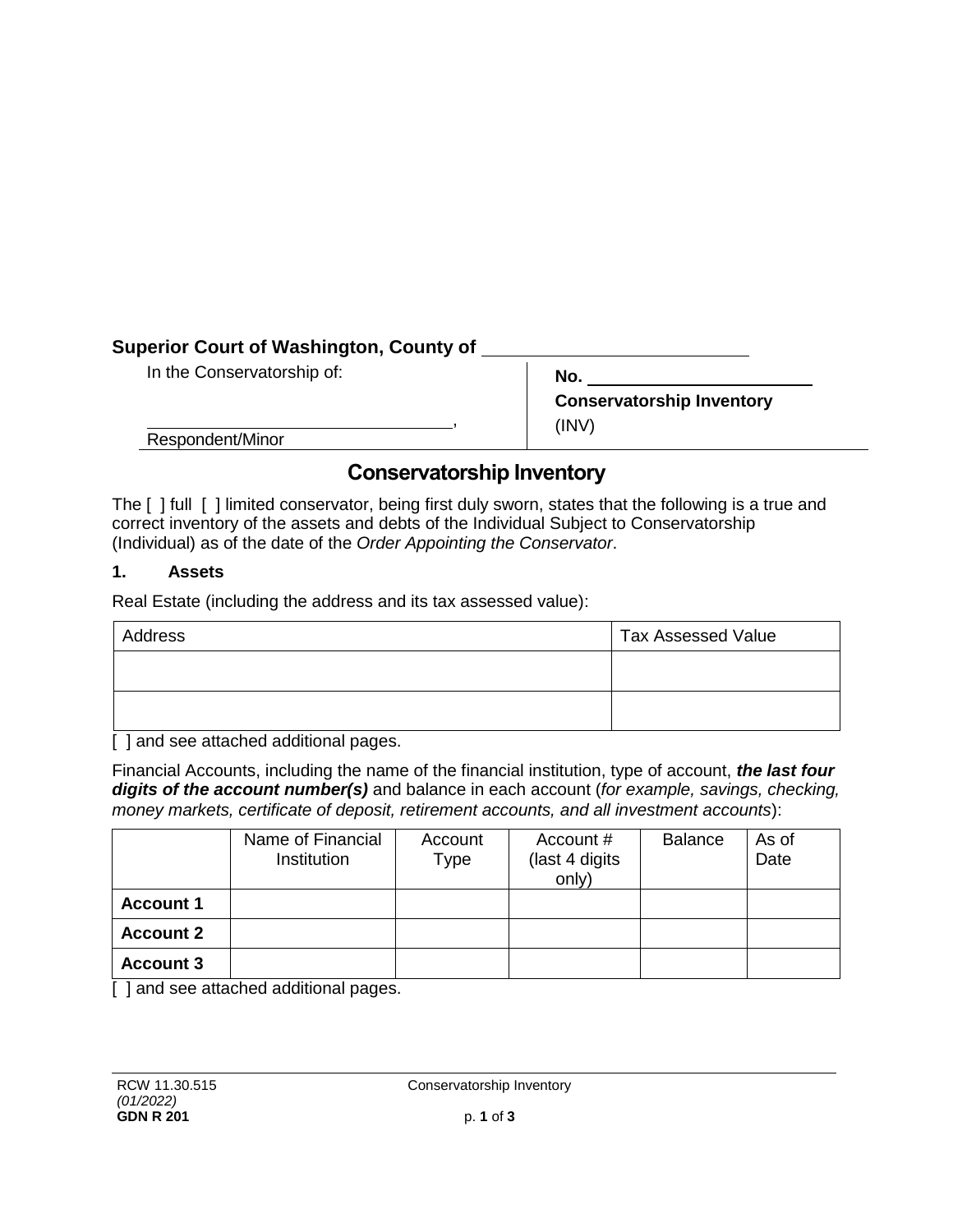Stocks, Bonds, and other Securities (*not held in an account listed above*):

|                  | Name of Financial<br><b>Institution</b> | Account<br>Type | Account #<br>(last 4 digits)<br>only) | <b>Balance</b> | As of<br>Date |
|------------------|-----------------------------------------|-----------------|---------------------------------------|----------------|---------------|
| <b>Account 1</b> |                                         |                 |                                       |                |               |
| <b>Account 2</b> |                                         |                 |                                       |                |               |
| <b>Account 3</b> |                                         |                 |                                       |                |               |

[ ] and see attached additional pages.

Accounts Receivable, including the name of the \_\_\_\_\_\_\_\_\_, type of account, *the last four digits of the account number(s),* and balance in each account:

|                  | Name of Financial<br>Institution | Account<br>Type | Account #<br>(last 4 digits<br>only) | <b>Balance</b> | As of<br>Date |
|------------------|----------------------------------|-----------------|--------------------------------------|----------------|---------------|
| <b>Account 1</b> |                                  |                 |                                      |                |               |
| <b>Account 2</b> |                                  |                 |                                      |                |               |

Personal Property: (*attach itemized list of all items valued at \$1,000 or more*).

| Household Furnishings                    |  |
|------------------------------------------|--|
| Automobile/Boats                         |  |
| Other (including items on attached list) |  |
|                                          |  |
|                                          |  |
| I Josef assetteeled additional poppe     |  |

[ ] and see attached additional pages.

# **Total Assets (including attachments) \$**

### **2. Income**

| <b>Description</b>        | <b>Per Month</b> |
|---------------------------|------------------|
| Wages                     | ъD               |
| Social Security or SSI    | ъD               |
| <b>Veteran's Benefits</b> | ጥ<br>ъD          |
| Pension                   | ጥ<br>ъD          |
| Dividends and Interest    | ጥ<br>ง           |
| Other:                    | S                |

[ ] and see attached additional pages.

# **Total Income (including attachments) \$**

### **3. Liabilities/Debts**

Mortgages and Liens. Name of each mortgage or lien holder and the amount owing, the property encumbered and the amount due monthly:

|           | Name of Mortgage<br>or Lien Holder | Amount<br>Owing | <b>Property Encumbered</b> | Amount Due<br>Monthly |
|-----------|------------------------------------|-----------------|----------------------------|-----------------------|
| Account 1 |                                    |                 |                            |                       |

RCW 11.30.515 *(01/2022)* **GDN R 201**

Conservatorship Inventory